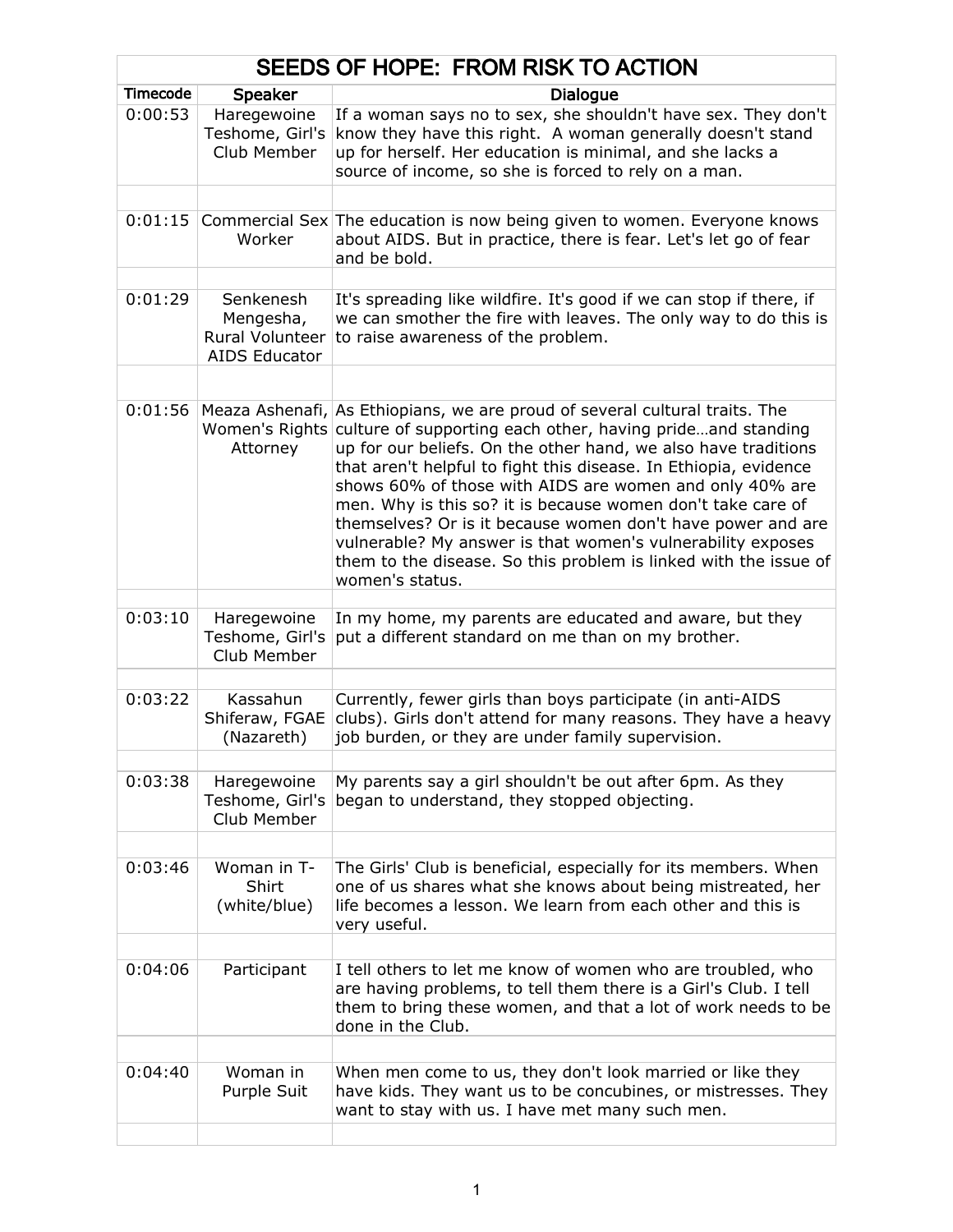| 0:04:46 | Woman in T-<br>Shirt<br>(white/blue)                       | More than the women who work in bars (sex workers), it's<br>girls in the neighborhood, who go out with boys, who lack the<br>courage to speak (about safe sex).                                                                                                                                                                                                                                                                                                                                                                                          |
|---------|------------------------------------------------------------|----------------------------------------------------------------------------------------------------------------------------------------------------------------------------------------------------------------------------------------------------------------------------------------------------------------------------------------------------------------------------------------------------------------------------------------------------------------------------------------------------------------------------------------------------------|
| 0:04:56 | Girl with Long<br><b>Braids</b>                            | There's this guy who follows me around and seems very<br>curious. He asks with amazement " Are you still a virgin?" This<br>makes me more resistant. I have feelings like everyone else. I<br>would like to have sex. But there is a right time for it.                                                                                                                                                                                                                                                                                                  |
| 0:05:36 | Meaza Ashenafi,<br>Women's rights<br>Attorney              | At the college level, there are very few women. So, their<br>income is restricted and most of them work at home. They<br>have so much work, especially in the countryside. They are<br>pushed into working 15 hours a day, but their work is not<br>valued. It's not reflected in the nation's economy.                                                                                                                                                                                                                                                  |
| 0:06:05 | Senkenesh<br>Mengesha,<br>Rural Volunteer<br>AIDS Educator | When I was in 9th grade, at 14, I was given away in marriage.<br>While I was with my husband I continued school to 12th<br>grade. Three days before the 12th grade exam, I gave birth to<br>twins. With help from the health center, I was able to sit for<br>the exam. I was expecting to get good grades, but I wasn't<br>able to. My scores were very low. Since I have been living in<br>this area, I have not been able to continue my education, or<br>get a paying job. So I lead a country life, but thanks to God, I<br>am raising my children. |
| 0:07:19 | Eden Teshome,<br>Sex Worker<br>Empowerment<br>Project      | The way I felt about sex workers before I got involved in this<br>project, is very different from how I feel now. Although I didn't<br>dislike them, I never understood the reasons that force them<br>to lead this life. They come from rural areas due to various<br>pressures -- such as marrying young, having an unwanted<br>pregnancy, the death of parents, peer pressure, or being<br>forced into that kind of life.                                                                                                                             |
| 0:08:03 | Worker                                                     | Commercial Sex My mother fought with her first husband, so she came to Addis<br>Ababa. She had to raise four kids on her own, selling firewood<br>and leaves. We struggled in this kind of life for a while. Since I<br>am female and the oldest, there were many pressures and<br>expectations on me. I had friends around here, so I hung out<br>with them. I began roaming the streets. I was in grade six<br>when I was at my mom's house. I went through grade 12 as a<br>sex worker.                                                               |
| 0:08:43 | Attorney                                                   | Meaza Ashenafi, When we interview girls, we learn men are not willing to use<br>Women's Rights condoms. We ask, "If men won't use condoms why do you do<br>this work?" They say, " How else can we live?" " We and our<br>families will go hungry if we don't."                                                                                                                                                                                                                                                                                          |
| 0:09:08 | Worker                                                     | Commercial Sex Some say they don't want condoms; some hit us. They stay<br>over and steal from under my pillow in the morning. What they<br>do is so different from humans. They show different behavior.                                                                                                                                                                                                                                                                                                                                                |
| 0:09:25 | Eden Teshome,<br>Sex Worker<br>Empowerment<br>Project      | The women face abuse in the neighborhood and by police. It's<br>a very sad situation.                                                                                                                                                                                                                                                                                                                                                                                                                                                                    |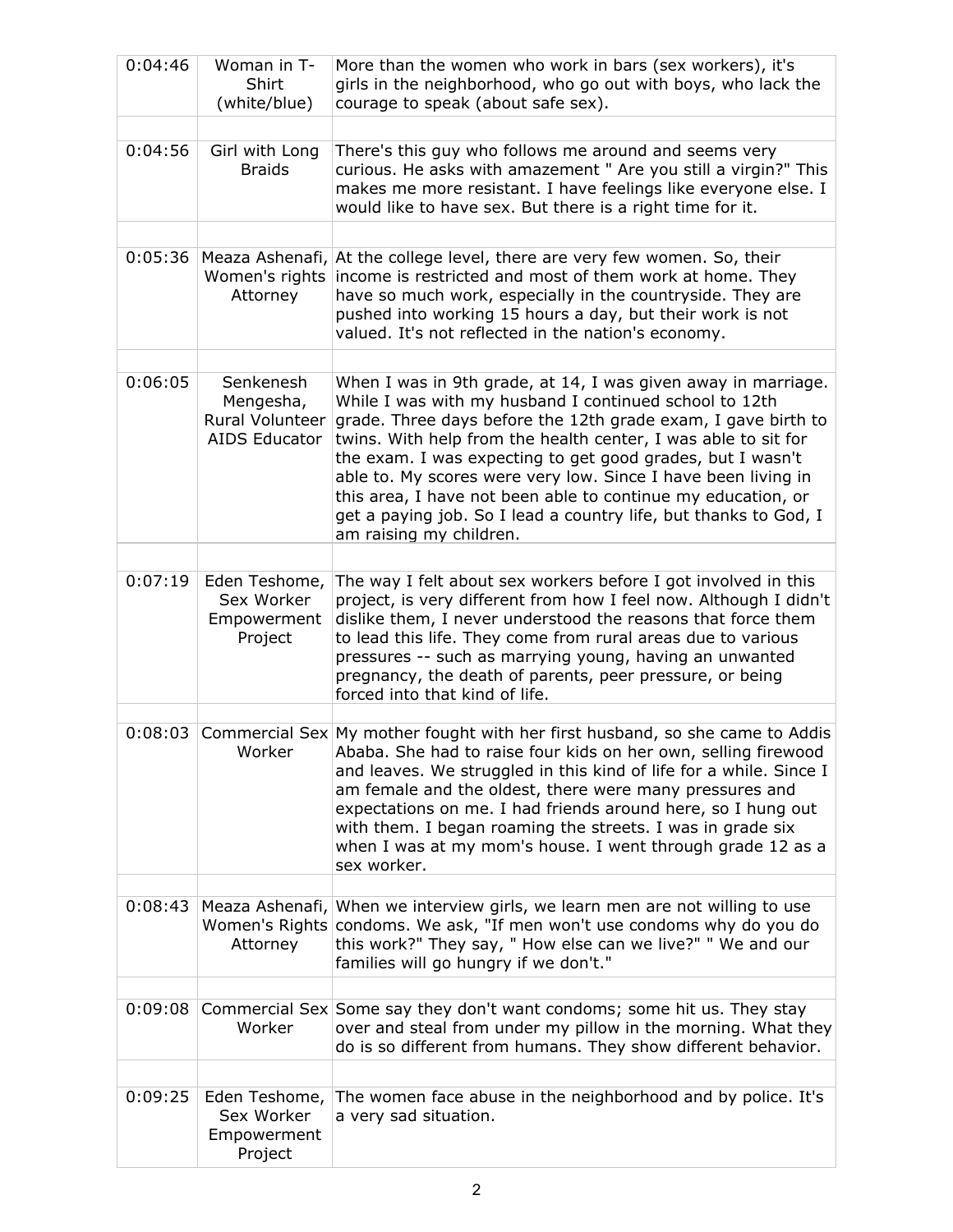| 0:09:35 | Worker 2                                                      | Commercial Sex One morning at six a.m., some kids came and told us our<br>friends had been captured. So me and my friend went out to<br>find them. We followed them to the police station gate. I was<br>in thin pajamas. The police noticed me, at the entrance. They<br>said, "We looked for you, thanks for coming right here." They<br>let me in, and eight of them beat me.                                                                                                                                                                                                                                                                                                                                                                                                                                                                                      |
|---------|---------------------------------------------------------------|-----------------------------------------------------------------------------------------------------------------------------------------------------------------------------------------------------------------------------------------------------------------------------------------------------------------------------------------------------------------------------------------------------------------------------------------------------------------------------------------------------------------------------------------------------------------------------------------------------------------------------------------------------------------------------------------------------------------------------------------------------------------------------------------------------------------------------------------------------------------------|
| 0:10:36 | Samson Bekele,<br>Sociologist &<br>Registered<br><b>Nurse</b> | As for HIV prevention, there are few resources for finding out<br>about HIV status, for voluntary testing. We have plans to<br>arrange it, but services need to be in place. Services such as<br>pre-test, pot-test and follow-up counseling, and social,<br>psychological, and economic support are essential.                                                                                                                                                                                                                                                                                                                                                                                                                                                                                                                                                       |
|         |                                                               |                                                                                                                                                                                                                                                                                                                                                                                                                                                                                                                                                                                                                                                                                                                                                                                                                                                                       |
| 0:11:12 | Meaza Ashenafi,<br>Women's rights<br>Attorney                 | People are asking about testing before marriage. Women are<br>pushing to understand their status. This is not always easy.<br>Women may have to ask permission from their husbands. Or<br>they might, after getting tested, be afraid to share the results.<br>Husbands may ask, "Where did it come from?" or "Who's<br>responsible?" So there is fear.                                                                                                                                                                                                                                                                                                                                                                                                                                                                                                               |
| 0:11:52 | $HIV+$<br>Association<br>Member                               | A counselor at the hospital urged me to get tested, because I<br>had some physical symptoms. Most people believe with AIDS,<br>a small wound will grow, or if they get sick, it will only get<br>worse and kill them. But I got sick and then better, so I<br>thought I was free of HIV. The counselor gave me money and<br>I got tested, I gave blood and found out right away. I had no<br>money, I spent it all on medical treatment. I just shut myself<br>inside and cried. I stopped eating and wasn't happy. I didn't<br>want to go out or go to church. My husband is negative. My<br>son got tested and is negative. I don't know the status of my<br>four-year-old daughter. In some families, the mother throws<br>the daughter out. The parents tell her to take the disease back<br>to where she got it. this isn't right, it isn't part of our culture. |
| 0:13:15 | $HIV+$<br>Association<br>Member                               | We didn't ask for this illness. People should give us love, and<br>embrace us, not shun us. Pointing at somebody is awful.                                                                                                                                                                                                                                                                                                                                                                                                                                                                                                                                                                                                                                                                                                                                            |
|         |                                                               |                                                                                                                                                                                                                                                                                                                                                                                                                                                                                                                                                                                                                                                                                                                                                                                                                                                                       |
| 0:14:09 | Meaza Ashenafi,<br>Women's rights<br>Attorney                 | From the very beginning, I've always had a passion for human<br>rights. So some friends and I founded the Ethiopian Women<br>Lawyer's Association, to focus on women's rights. Of the many<br>issues we work on, violence against women is the main one.<br>What comes to mind is beating and rapes. In relation to young<br>girls, it's a big problem. What makes the issue even worse, is<br>that through no fault of their own, girls become vulnerable to<br>contracting the AIDS disease.                                                                                                                                                                                                                                                                                                                                                                        |
|         |                                                               |                                                                                                                                                                                                                                                                                                                                                                                                                                                                                                                                                                                                                                                                                                                                                                                                                                                                       |
| 0:14:52 | Haregewoine<br>Teshome, Girl's<br>Club Member                 | How we got started in creating this drama was through being<br>aware of women's problems in our city. Women come to the<br>city to find work, seeking a better life. They go to job<br>placement agents, looking for work. Very often, these agents<br>rape them.                                                                                                                                                                                                                                                                                                                                                                                                                                                                                                                                                                                                     |
| 0:15:20 | Male Actor                                                    | Why the hell are you here?                                                                                                                                                                                                                                                                                                                                                                                                                                                                                                                                                                                                                                                                                                                                                                                                                                            |
|         |                                                               |                                                                                                                                                                                                                                                                                                                                                                                                                                                                                                                                                                                                                                                                                                                                                                                                                                                                       |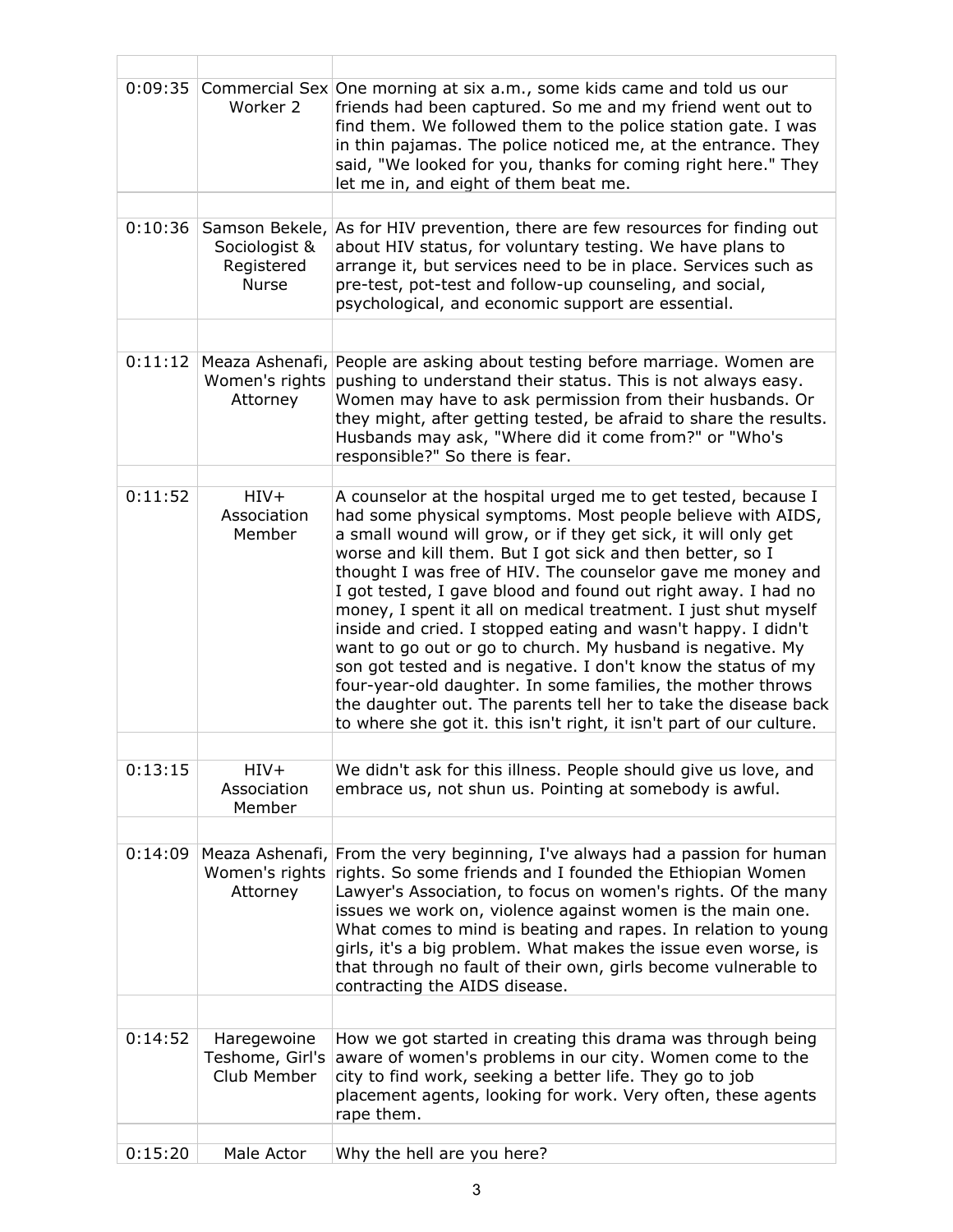| 0:15:22 | Actress                                       | Sir, now                                                                                                                                                                                                                                                                                                                                                                                                                                                                                                                                                                                                                                                                                                |
|---------|-----------------------------------------------|---------------------------------------------------------------------------------------------------------------------------------------------------------------------------------------------------------------------------------------------------------------------------------------------------------------------------------------------------------------------------------------------------------------------------------------------------------------------------------------------------------------------------------------------------------------------------------------------------------------------------------------------------------------------------------------------------------|
| 0:14:25 | Male Actor                                    | What are you doing here?!                                                                                                                                                                                                                                                                                                                                                                                                                                                                                                                                                                                                                                                                               |
| 0:15:30 | Actress                                       | What power do I have to say anything?                                                                                                                                                                                                                                                                                                                                                                                                                                                                                                                                                                                                                                                                   |
| 0:15:37 | Dr. Erias<br>Mulugeta                         | We had discussions with people from different regions. We<br>talked about their thoughts on rape. They believed and knew<br>that rape happens often. Most of the men said that women are<br>responsible. They said, "The way she dressed was<br>inappropriateand this provoked me to have sex." This is<br>accepted as normal, especially with virgin girls. Some people<br>believed that virgins should be raped. For example, some felt<br>that if a girl goes out at night, she is willing to have sex. This<br>view was shared both by men and women. The sad thing is<br>after rape is committed, due to shame and embarrassment,<br>girls will not inform their parents or anyone else, about it. |
| 0:15:55 | Nardos Abebe,<br>Girls' Club<br>Member FGAE   | Most of us women living in the city are fooled by money. We<br>just go with men who have cars and money.                                                                                                                                                                                                                                                                                                                                                                                                                                                                                                                                                                                                |
|         |                                               |                                                                                                                                                                                                                                                                                                                                                                                                                                                                                                                                                                                                                                                                                                         |
| 0:17:10 | Nardos Abebe<br>as Actress                    | Even today, with another woman.                                                                                                                                                                                                                                                                                                                                                                                                                                                                                                                                                                                                                                                                         |
| 0:17:15 | Nardos Abebe,<br>Girls' Club<br>Member FGAE   | The character I play was fooled. She slept with him not<br>knowing his background.                                                                                                                                                                                                                                                                                                                                                                                                                                                                                                                                                                                                                      |
| 0:17:23 | Nardos Abebe<br>as Actress                    | I'm sorry. You have ruined my life. Maybe you have also<br>destroyed lives of many other women. How many women's<br>hopes you have darkened.                                                                                                                                                                                                                                                                                                                                                                                                                                                                                                                                                            |
| 0:17:40 | Actor                                         | What are you talking about?                                                                                                                                                                                                                                                                                                                                                                                                                                                                                                                                                                                                                                                                             |
| 0:17:42 | Nardos Abebe<br>as Actress                    | Do I know any other man besides you?                                                                                                                                                                                                                                                                                                                                                                                                                                                                                                                                                                                                                                                                    |
| 0:17:45 | Actor                                         | I don't know you.                                                                                                                                                                                                                                                                                                                                                                                                                                                                                                                                                                                                                                                                                       |
| 0:17:46 | Nardos Abebe<br>as Actress                    | You don't know me? You don't know me? Of course you don't<br>need me now. You have given me the AIDS virus!                                                                                                                                                                                                                                                                                                                                                                                                                                                                                                                                                                                             |
| 0:18:02 | Nardos Abebe,<br>Girls' Club<br>Member FGAE   | She didn't know he was HIV+. Not knowing, she had sex with<br>him. Then she contracted the virus.                                                                                                                                                                                                                                                                                                                                                                                                                                                                                                                                                                                                       |
| 0:18:16 | Meaza Ashenafi,<br>Women's Rights<br>Attorney | These types of offenders who haven't been corrected, they are<br>most likely to have sex with many women. This can also<br>happen in the home with husband and wife, or lovers. When<br>we look at their situation, in our country, rape within a<br>marriage is not against the law. Even if women know their<br>husbands have sex with other women, they can't protect<br>themselves, since the law doesn't support them.                                                                                                                                                                                                                                                                             |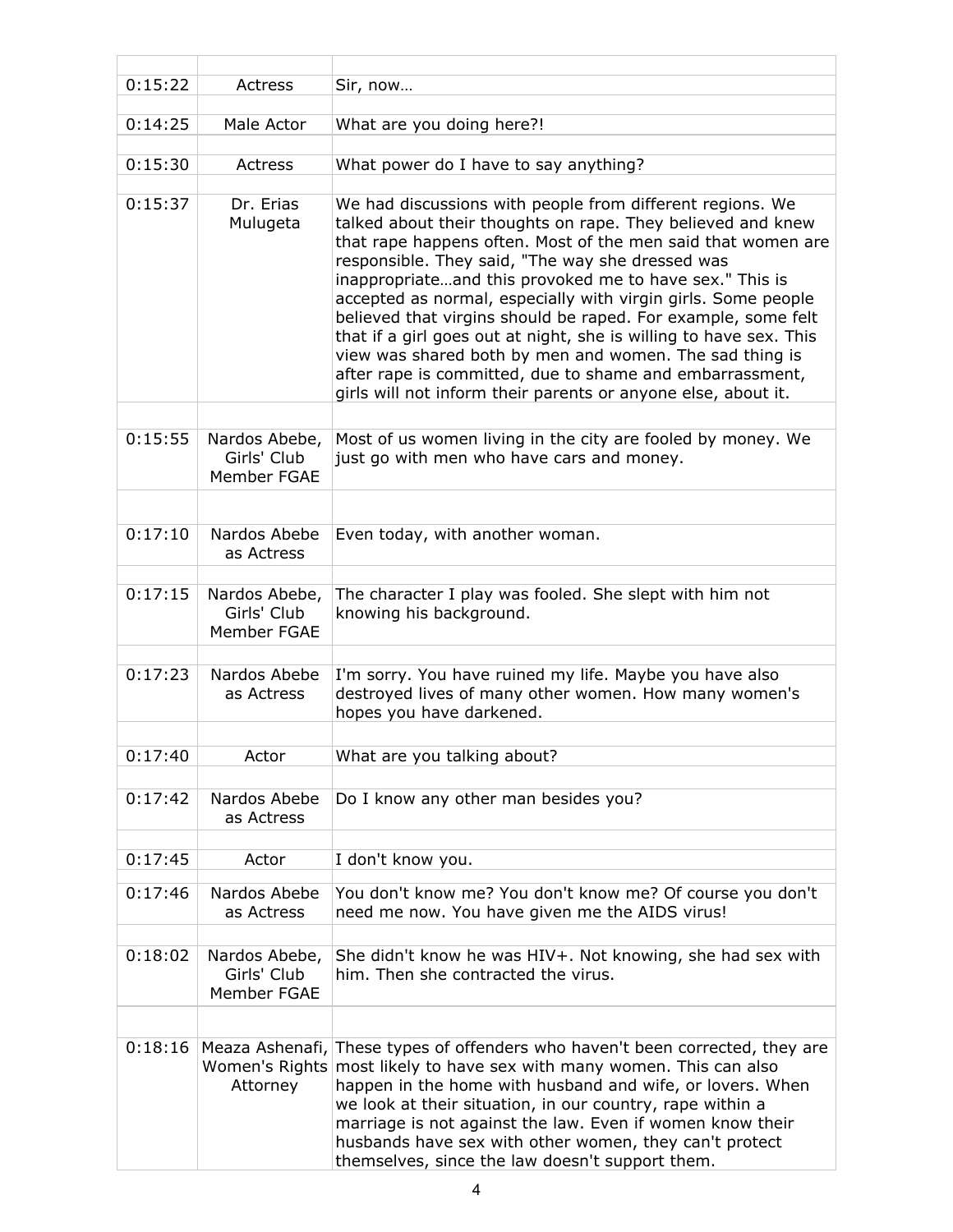| 0:18:59 | Actor/Teacher                                        | The problem that was presented looks like this. She (the maid)<br>was raped, and both contracted HIV. So altogether, what do<br>women need to do?                                                                                                                                                                                                                                                                                                        |
|---------|------------------------------------------------------|----------------------------------------------------------------------------------------------------------------------------------------------------------------------------------------------------------------------------------------------------------------------------------------------------------------------------------------------------------------------------------------------------------------------------------------------------------|
|         |                                                      |                                                                                                                                                                                                                                                                                                                                                                                                                                                          |
| 0:19:14 | shirt                                                | student in black She needs to go to the law. He did this to her against her will,<br>so legal measures should be taken, so other young men won't<br>engage in this kind of horrible behavior.                                                                                                                                                                                                                                                            |
|         |                                                      |                                                                                                                                                                                                                                                                                                                                                                                                                                                          |
| 0:19:31 | Haregewoine<br>Teshome, Girl's<br>Club Member        | The law has become strict, but rapists are released on bail. A<br>rapist is asked to marry his victim. They shouldn't marry.<br>Women don't want to marry and be pointed at or talked about.<br>People might say, "This woman was raped, forced into sex."<br>Usually when we just talk to girls (about women's issues) they<br>say, "oh, it's so oppressive," and then they leave. But when we<br>tell them through drama, they see there is a problem. |
|         |                                                      |                                                                                                                                                                                                                                                                                                                                                                                                                                                          |
| 0:20:29 | Meaza Ashenafi,<br>Women's rights<br>Attorney        | 735 of females undergo circumcision, in Ethiopia. They can be<br>young girls or older girls. Usually, it is performed on girls<br>under 18. The instruments used for circumcision are used<br>repeatedly, without cleaning and sterilization. This procedure<br>puts girls at high risk for the disease.                                                                                                                                                 |
|         |                                                      |                                                                                                                                                                                                                                                                                                                                                                                                                                                          |
| 0:21:03 | Father (Actor)                                       | "She will be circumcised! Or else she'll go wildlike other<br>girls."                                                                                                                                                                                                                                                                                                                                                                                    |
| 0:21:11 | Rosa                                                 | So said my dad with rage.                                                                                                                                                                                                                                                                                                                                                                                                                                |
| 0:21:15 | Father                                               | I will not change my mind."                                                                                                                                                                                                                                                                                                                                                                                                                              |
|         |                                                      |                                                                                                                                                                                                                                                                                                                                                                                                                                                          |
| 0:21:16 | Rosa                                                 | As he said this, the house shook with anger. My mother, her<br>voice breaking, said,                                                                                                                                                                                                                                                                                                                                                                     |
|         |                                                      | $0:21:28$ Mother acted by "Please come down and listendon't assume you know                                                                                                                                                                                                                                                                                                                                                                              |
|         | Father                                               | everything. I cannot allow my daughter to be exposed to<br>blades. What law says she must be circumcised? Is it the Bible<br>or the Koran? Do tell me, which one is it?"                                                                                                                                                                                                                                                                                 |
| 0:21:47 | Rosa                                                 | She said this to his face, while she pondered my fate. My                                                                                                                                                                                                                                                                                                                                                                                                |
|         |                                                      | father rose and spoke strongly. It was then decided, against<br>my will, to cut a part of me.                                                                                                                                                                                                                                                                                                                                                            |
|         |                                                      |                                                                                                                                                                                                                                                                                                                                                                                                                                                          |
| 0:22:06 | Ashebir<br>Ambaye, Anti-<br>AIDS Club<br>Coordinator | I wrote a poem for Rosa about female circumcision. Many<br>watched and learned. We invited parents and talked about the<br>issue. We explained female circumcision isn't right, and no<br>religion accepts it.                                                                                                                                                                                                                                           |
| 0:22:25 |                                                      | My hopes are dim, but promise to ay ' enough' to circumcision.                                                                                                                                                                                                                                                                                                                                                                                           |
|         | Rosa                                                 |                                                                                                                                                                                                                                                                                                                                                                                                                                                          |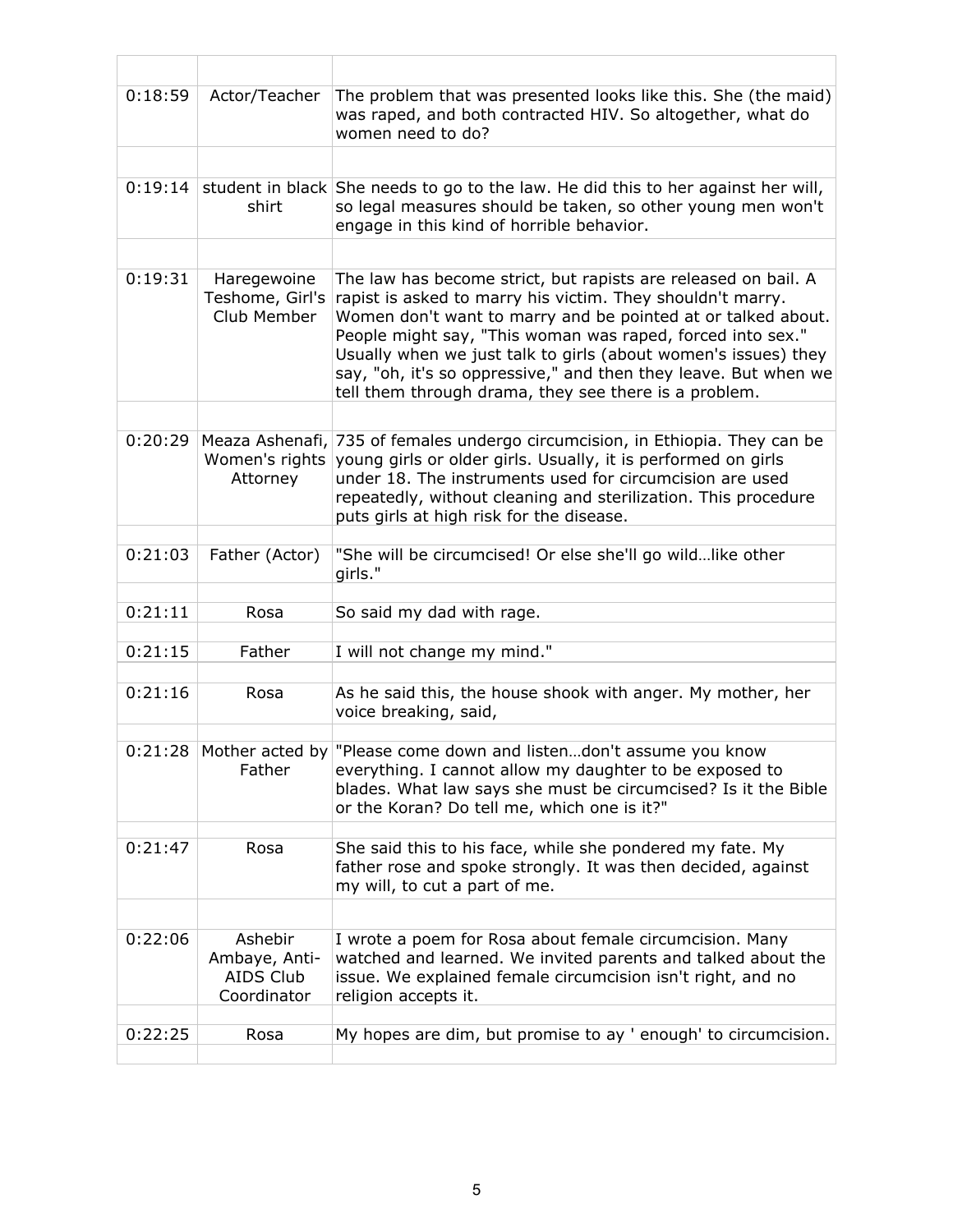| 0:22:34 | Ashebir<br>Ambaye, Anti-<br>AIDS Club<br>Coordinator                     | When I found Rosa, though she is like any child, I took special<br>notice of her. She is young, so she was scared when I asked<br>her to participate. But then, she began to understand the issue<br>and realized how AIDS is ravaging women and kids like her.<br>She saw children being orphaned and living on the streets.<br>Then she realized she wanted to educate fellow Ethiopians.                                                                                                                                                                                                                                                                                                                                                                                                                                    |
|---------|--------------------------------------------------------------------------|--------------------------------------------------------------------------------------------------------------------------------------------------------------------------------------------------------------------------------------------------------------------------------------------------------------------------------------------------------------------------------------------------------------------------------------------------------------------------------------------------------------------------------------------------------------------------------------------------------------------------------------------------------------------------------------------------------------------------------------------------------------------------------------------------------------------------------|
| 0:23:08 | Risa Kedir, age<br>11, Anti-AIDS<br>Club Member                          | Among my classmates, the kids lack awareness. I tell them<br>AIDS destroys, and that it kills parents. By talking about thee<br>things we learned and became aware.                                                                                                                                                                                                                                                                                                                                                                                                                                                                                                                                                                                                                                                            |
| 0:23:24 |                                                                          | Rosa as actress   I lost my mother first. My father, bed-ridden then, did not<br>survive long. He soon followed her to the grave. I will tell you:<br>they both died of AIDS.                                                                                                                                                                                                                                                                                                                                                                                                                                                                                                                                                                                                                                                  |
| 0:23:45 | Senkenesh<br>Mengesha,<br><b>Rural Volunteer</b><br><b>AIDS Educator</b> | Regarding HIV/AIDS, many people lack knowledge. Here,<br>there are educators like us. Like a flicker of light inside a pot,<br>people can learn from us. I fear that people who live far away,<br>who don't have this opportunity, are suffering very much and<br>dying in great numbers.                                                                                                                                                                                                                                                                                                                                                                                                                                                                                                                                      |
| 0:24:13 | Senkenesh<br>Mengesha,<br>Rural Volunteer<br><b>AIDS Educator</b>        | Who are those most affected by the disease? Someone point<br>them out.                                                                                                                                                                                                                                                                                                                                                                                                                                                                                                                                                                                                                                                                                                                                                         |
| 0:24:21 | Man 1                                                                    | Young people.                                                                                                                                                                                                                                                                                                                                                                                                                                                                                                                                                                                                                                                                                                                                                                                                                  |
| 0:24:22 | Senkenesh<br>Mengesha,<br>Rural Volunteer<br><b>AIDS Educator</b>        | This is beautiful . I am happy OK. Yes that is right. How about<br>others?                                                                                                                                                                                                                                                                                                                                                                                                                                                                                                                                                                                                                                                                                                                                                     |
| 0:24:27 | Man 2                                                                    | People living on the street.                                                                                                                                                                                                                                                                                                                                                                                                                                                                                                                                                                                                                                                                                                                                                                                                   |
|         |                                                                          |                                                                                                                                                                                                                                                                                                                                                                                                                                                                                                                                                                                                                                                                                                                                                                                                                                |
| 0:24:30 | Senkenesh<br>Mengesha                                                    | Yes, that is right. How about others?                                                                                                                                                                                                                                                                                                                                                                                                                                                                                                                                                                                                                                                                                                                                                                                          |
| 0:24:34 | Man 3                                                                    | Prostitutes.                                                                                                                                                                                                                                                                                                                                                                                                                                                                                                                                                                                                                                                                                                                                                                                                                   |
| 0:24:34 | Senkenesh<br>Mengesha                                                    | Very good.<br>[0:24:39] That's enough, these suggestions are sufficient.<br>Prostitutes were mentioned. I want to add students, and why<br>exclude drivers? And government workers? And farmersthat<br>means you, those who are here. As we know, farmers usually<br>live far from town. After the harvest, when they go to market<br>to sell their crops, at that time they like to eat and drink.<br>Drunkenness follows, and there are prostitutes who are<br>washed, made up, and beautiful. The farmer compares them<br>to country women, and no miracle can save him. He can't<br>resist, stays the night, and spends the money he earned. First,<br>he gets back with no money. Second, to his family, his<br>innocent wife who knows little, who should be quietly raising<br>her children, he brings her the disease. |
|         |                                                                          |                                                                                                                                                                                                                                                                                                                                                                                                                                                                                                                                                                                                                                                                                                                                                                                                                                |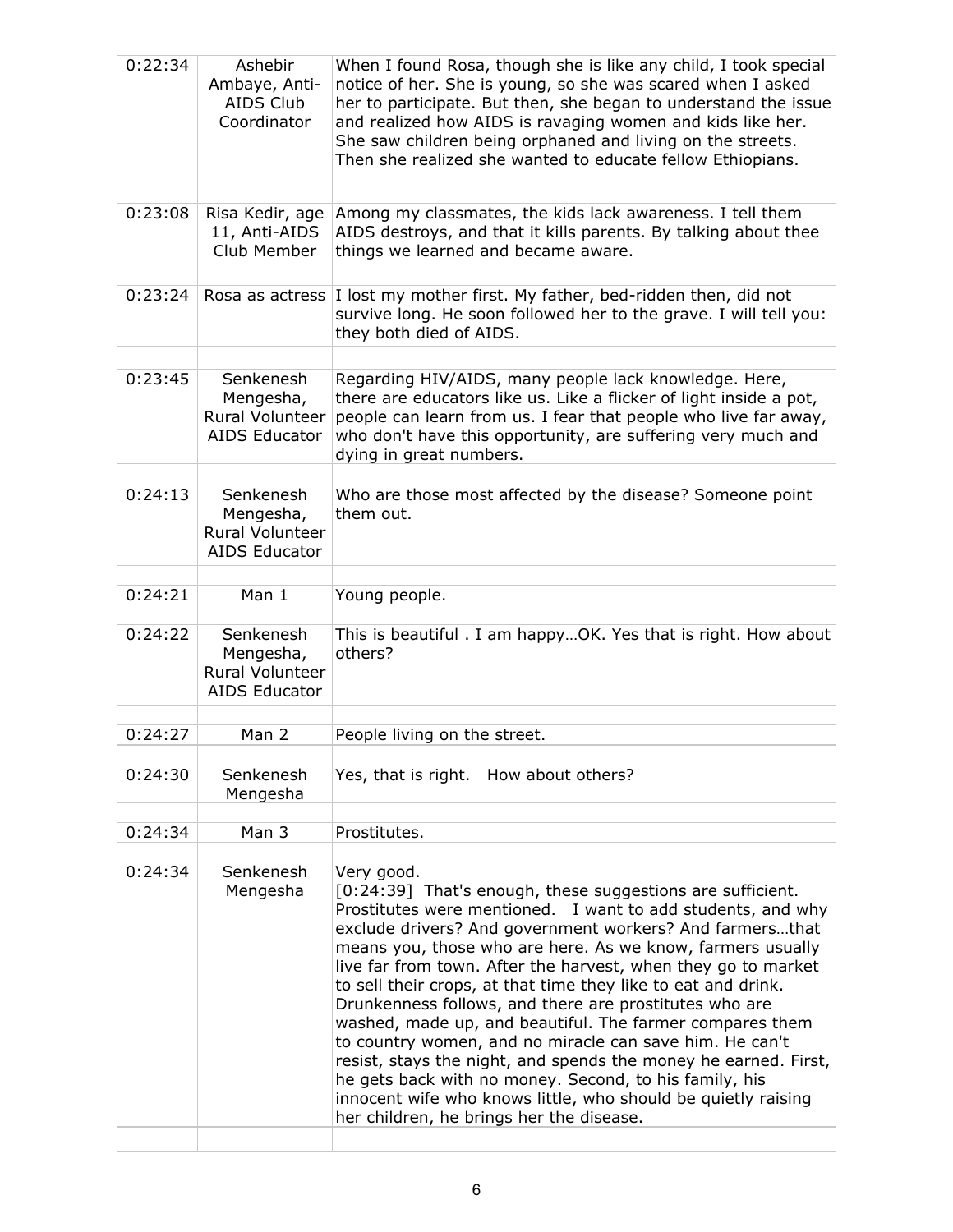| 0:25:52 | Senkenesh<br>Mengesha,<br>Rural Volunteer<br><b>AIDS Educator</b> | There are cultural pressures. When I teach people, and they<br>have questions about what we're discussing, our culture of<br>embarrassment makes it hard for them to express feelings.<br>[0:26:10] You may be shy to say what's good or bad about<br>condoms. A person who uses condoms has changed his<br>behavior, and is wise, in my opinion. |
|---------|-------------------------------------------------------------------|---------------------------------------------------------------------------------------------------------------------------------------------------------------------------------------------------------------------------------------------------------------------------------------------------------------------------------------------------|
| 0:26:24 | Tsegaye                                                           | If a man is told condoms will make him safe, he gets into                                                                                                                                                                                                                                                                                         |
|         | Man in<br>Audience                                                | adultery. How about this? Won't it encourage people to be<br>adulterous? Everyone has a religion. Suggesting condoms may<br>be an alternative, but basing education on religious beliefs is<br>better.                                                                                                                                            |
|         |                                                                   |                                                                                                                                                                                                                                                                                                                                                   |
| 0:26:46 | Senkenesh<br>Mengesha                                             | Very good. But Tsegaye, what I want to say to you is: First is<br>abstinence, refraining from sex. Until someone is<br>marriedthere should be no sex. You have hear me say this,<br>right? If married, be monogamous. If this isn't possible, let's<br>use condoms.                                                                               |
| 0:27:19 | Meaza Ashenafi,                                                   | This topic must be raised in families. Mothers should ask                                                                                                                                                                                                                                                                                         |
|         | Women's Rights<br>Attorney                                        | children, "Do you have a boyfriend? Or have sex? Do you use<br>protection?" All of these issues, mothers, sisters, fathers,<br>brothers must be able to discuss them.                                                                                                                                                                             |
| 0:27:42 | <b>Tinges</b><br>Yohannes,<br>Youth Educator                      | As a child I knew nothing about such matters. But when I grew<br>older, and went to school, our teacher taught us about the<br>nature of his illness. Our parents, who weren't highly<br>educated, saw discussing these issues as impolite, and didn't<br>talk about it.                                                                          |
| 0:28:09 | Tinges reciting<br>her poetry                                     | AIDS rides in haste to finish us all, to hunt us wherever we go.<br>Like fire viciously consuming us, dark light, poor, rich, man,<br>woman.                                                                                                                                                                                                      |
|         |                                                                   |                                                                                                                                                                                                                                                                                                                                                   |
| 0:28:04 | <b>Tinges</b><br>Yohannes                                         | Usually, I try to gather youth to teach them, especially those<br>in my area. They think what they hear on mass media, about<br>HIV/AIDS, is a lie.                                                                                                                                                                                               |
|         |                                                                   |                                                                                                                                                                                                                                                                                                                                                   |
| 0:28:45 | <b>TITLE</b>                                                      | Tinges' poetry is broadcast into a community courtyard                                                                                                                                                                                                                                                                                            |
|         |                                                                   |                                                                                                                                                                                                                                                                                                                                                   |
| 0:28:46 | Tinges<br>Yohannes                                                | There is nothing that stops it. The world has united against it,<br>but it is without borders.                                                                                                                                                                                                                                                    |
|         |                                                                   |                                                                                                                                                                                                                                                                                                                                                   |
| 0:28:55 | <b>Tinges</b><br>Yohannes                                         | At the same time, may do accept me.                                                                                                                                                                                                                                                                                                               |
|         |                                                                   |                                                                                                                                                                                                                                                                                                                                                   |
| 0:29:08 | Facilitator at<br>Sex Worker<br>Empowerment<br>Workshop           | Based on the training you receive, your task for the next few<br>months is to share knowledge with women in your<br>neighborhood group.                                                                                                                                                                                                           |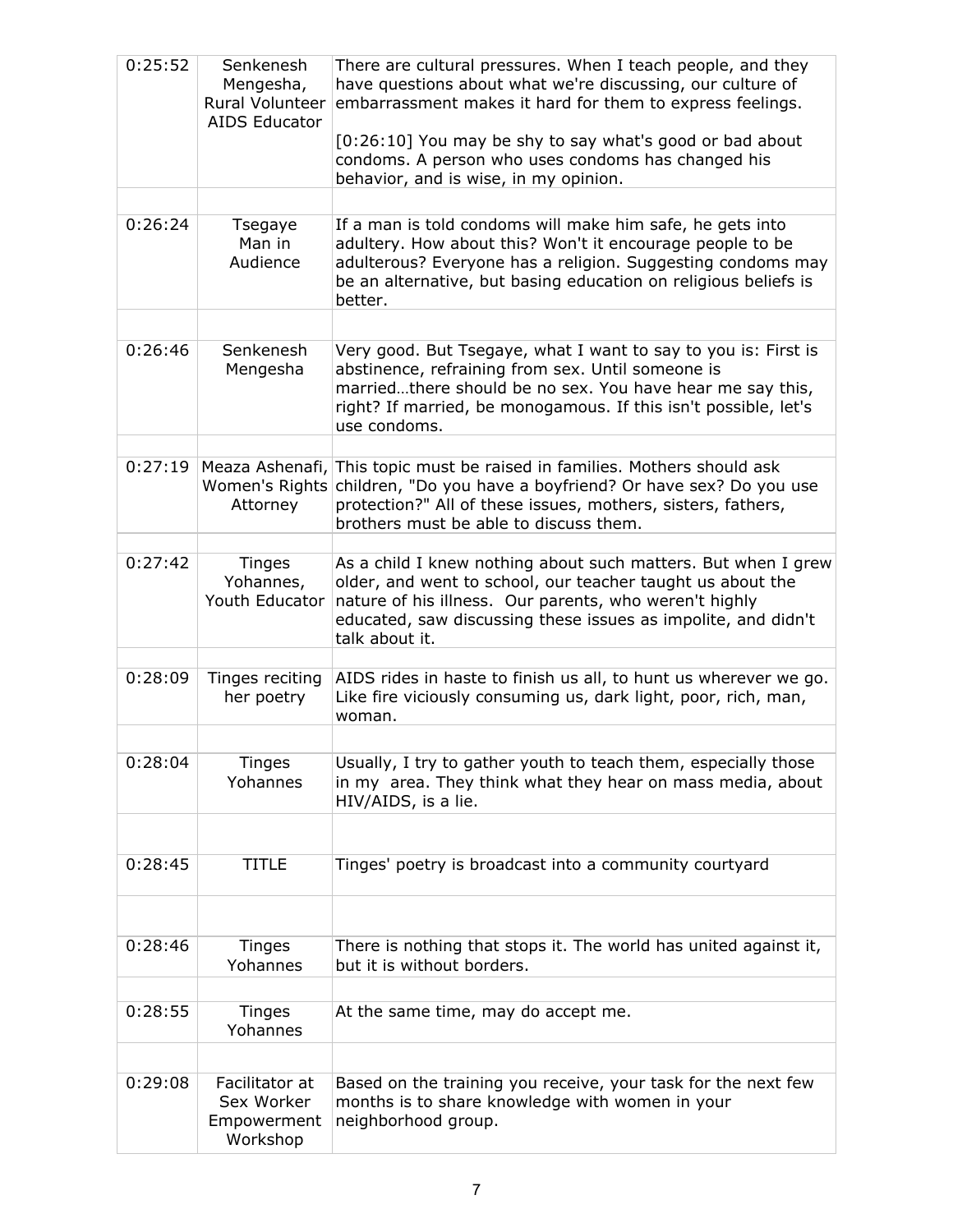| 0:29:21        | Eden Teshome<br>Sex Worker<br>Empowerment<br>Project  | The goal of our project is to do health education for women, in<br>various settings. First we have to find them. When we are out<br>talking to the women, when we approach them, they may be<br>trying to get clients. They might be at hotels, bars, or on the<br>streets. We try our best to approach them, using friendly<br>language. We explain our goals, and give them flyers with our<br>address. We invite them to voluntarily join the educational<br>program.                                                                                                                                                                                                                                                                                                           |
|----------------|-------------------------------------------------------|------------------------------------------------------------------------------------------------------------------------------------------------------------------------------------------------------------------------------------------------------------------------------------------------------------------------------------------------------------------------------------------------------------------------------------------------------------------------------------------------------------------------------------------------------------------------------------------------------------------------------------------------------------------------------------------------------------------------------------------------------------------------------------|
| 0:30:03        | Worker                                                | Commercial Sex I learned about the organization when I first became a sex<br>worker. Some of my friends used to make fun of it. I was<br>serious about education, so I would go constantly. Gradually                                                                                                                                                                                                                                                                                                                                                                                                                                                                                                                                                                              |
|                |                                                       | we all liked it and continued to go. They taught us about STDs<br>and birth control, and gave us condoms. That's how we<br>learned about AIDS. The education we get in the daytime<br>helps us save our lives at night. Let's not be ashamed. Let's be<br>courageous and bring about behavior change.                                                                                                                                                                                                                                                                                                                                                                                                                                                                              |
|                |                                                       |                                                                                                                                                                                                                                                                                                                                                                                                                                                                                                                                                                                                                                                                                                                                                                                    |
| 0:30:46        | Eden Teshome,<br>Sex Worker<br>Empowerment<br>Project | When the project first began, there were some problems.<br>They'd say, " You're going to make us change our religious<br>beliefsyou're going to beg with our name." "You're going to<br>take our pictures and words" "and exploit us." There were<br>many challenges, until they understood our objectives, and<br>came to us.                                                                                                                                                                                                                                                                                                                                                                                                                                                     |
| 0:31:18        |                                                       |                                                                                                                                                                                                                                                                                                                                                                                                                                                                                                                                                                                                                                                                                                                                                                                    |
|                | Worker 2                                              | Commercial Sex I didn't know much about STDs or condoms. Apart from what I<br>heard, I didn't know how to use them. But once I joined the<br>organization, I learned more, and was able to teach others.<br>When we meet girls from the countryside who have fled forced<br>marriages, some as young as ten years old, we sit down and<br>discuss their problems. If they don't know how to read, I teach<br>them about condoms. I explain how to tell if a condom is<br>expired, by how it looks.                                                                                                                                                                                                                                                                                 |
| U:32:U3:<br>00 | Co-Founder<br>HIV/Association                         | A friend of mine and I went to a hotel bar for coffee. We began<br>to chat with a sex worker. We talked about what she does.<br>She said, "young men are cool. They are very gentle, and<br>they know it all (about safe sex). The older guy is very<br>difficult. He buys me coffee and we drink and relax. Later,<br>he asks to see me in a room and I go with him. We go<br>therethen I offer him a condom and he insults me." He<br>says, "You delinquent, I have kids your age! What do you<br>think of me to offer me a condom?" What we see here is an<br>example of role reversal. Those girls who are treated with<br>contempt are knowledgeable. The older man, who we see as a<br>responsible head of a family, is getting a lesson about<br>HIV/AIDS, in a hotel room. |
| 0:33:23        | Eden Teshome,                                         | Just teaching women has not solved the problem. Men have                                                                                                                                                                                                                                                                                                                                                                                                                                                                                                                                                                                                                                                                                                                           |
|                | Sex Worker<br>Empowerment<br>Project                  | knowingly chosen to walk into the fire. The question of how to<br>bring behavior change becomes a sad one. In working with<br>prostitutes I have seen men's perspective, too. They continue<br>to go (to prostitutes), but when going, why not use a condom?                                                                                                                                                                                                                                                                                                                                                                                                                                                                                                                       |
|                |                                                       |                                                                                                                                                                                                                                                                                                                                                                                                                                                                                                                                                                                                                                                                                                                                                                                    |